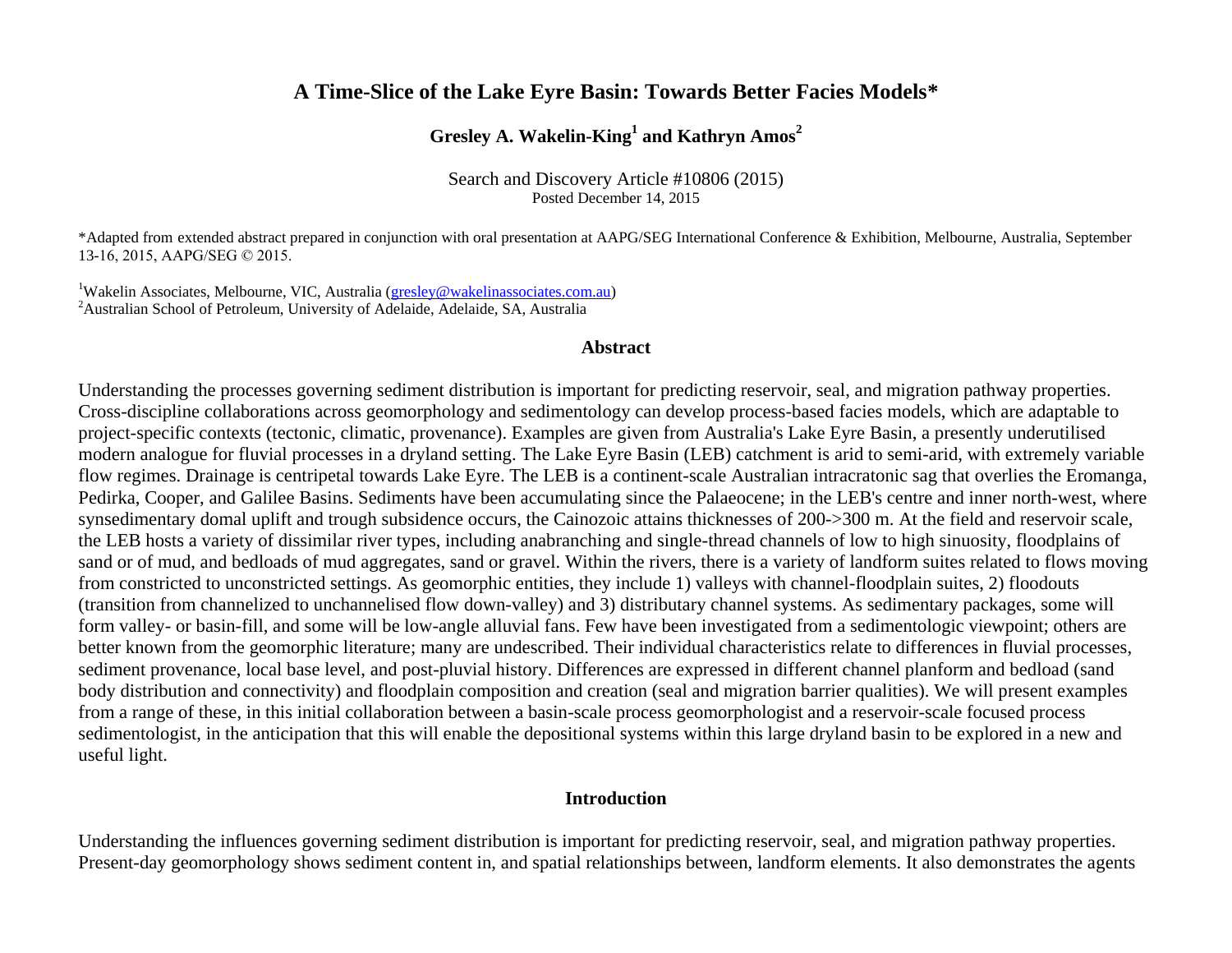and processes that link landforms in causally-related systems, which operate across scales from macro to micro (basin and reservoir to outcrop and core). Process-based geomorphology can inform facies models, which are set within a process-based sequence stratigraphic hierarchy (e.g. Vakarelov and Ainsworth 2013). This paper presents key points of interest from an ongoing collaboration between a geomorphologist and a process sedimentologist in Australia's Lake Eyre Basin (LEB), a presently under-utilised modern analogue for fluvial and aeolian sedimentary deposits.

## **Chronostratigraphic Context**

The Lake Eyre Basin is a continent-scale intracratonic sag that overlies the Eromanga, Pedirka, Cooper, and Galilee Basins. Located in the arid zone, the LEB's catchments host drylands rivers with extremely variable flow regimes. The LEB's surficial geology consists of sandy and/or muddy depositional lowlands (river valleys, lakes, and plains) fringed by and separated by erosional uplands (rocky uplands, alluvial fans, gibber plains, residual plains) [\(Figure 1\)](#page-5-0).

As a time-slice (chronostratigraphic surface), the LEB is a regional-scale unconformity, exposed at surface in places, and elsewhere underlying up to ~300 m of sediments aged Palaeocene or younger [\(Figure 2\)](#page-6-0). Crustal flexure lowering at the LEB depocentre (Lake Eyre-Kati Thanda) and ongoing domal uplift – synsedimentary subsidence in the Channel Country rivers are producing landforms whose sediments are in onlap, downlap, and basin-fill relationships with the underlying unconformity [\(Figure 2](#page-6-0)). Unfilled accommodation space exists at the basin depocentre, the wide river valleys, and parts of the sandplains.

The LEB is currently at lowstand, resulting from both late-Neogene depocentre shift and Holocene climate change. Rivers from the west and southwest (such as the Neales River and rivers draining into Belt Bay) (Amos et al. 2012) are incised-valley systems. The upstream Neales valley-floor grades to the Neales Delta surface and/or strata within it; the present Neales channel is incised into this surface, bypasses Neales Delta on its north side, and deposits its load at the Neales Terminal Splay Complex [\(Figure 3](#page-7-0)). River terminations around the Lake Eyre-Kati Thanda margin host terminal splay complexes whose geometries are analogous to deltaic and estuarine settings (Amos et al 2012), and whose sand geometries (Lang et al. 2004, Fisher et al. 2008) contribute to understanding sheet sandstones deposited in dryland fluvial environments. Sediments and bounding surfaces in the incised valleys and the in-embayment terminal splays are yet to be examined in the field.

## **Sand Deserts: Facies Change with Climate Change**

The sandplains and dunefields of the Simpson, Tirari and Strzelecki Deserts are a complex patchwork of aeolian and fluvial sediment. The Channel Country rivers occupy interdune corridors, depositing mud-aggregates and quartzose fine sand and silt. The dune sand thicknesses vary but can be on the order of 10s of m, with greatest thicknesses along crests and in dune sets. Though dunes show some degree of previous northwards migration, generally, sediment transport has been only local and modern dunes are mostly stable. The sandplains arose during the Holocene's increasing aridity: vast alluvial and post-lacustrine plains converted to aeolian landforms as surface sediments became mobile. Where sand cover is thinnest, the sandy palaeo-rivers' scroll plains are visible beneath interdunes [\(Figure 4\)](#page-8-0).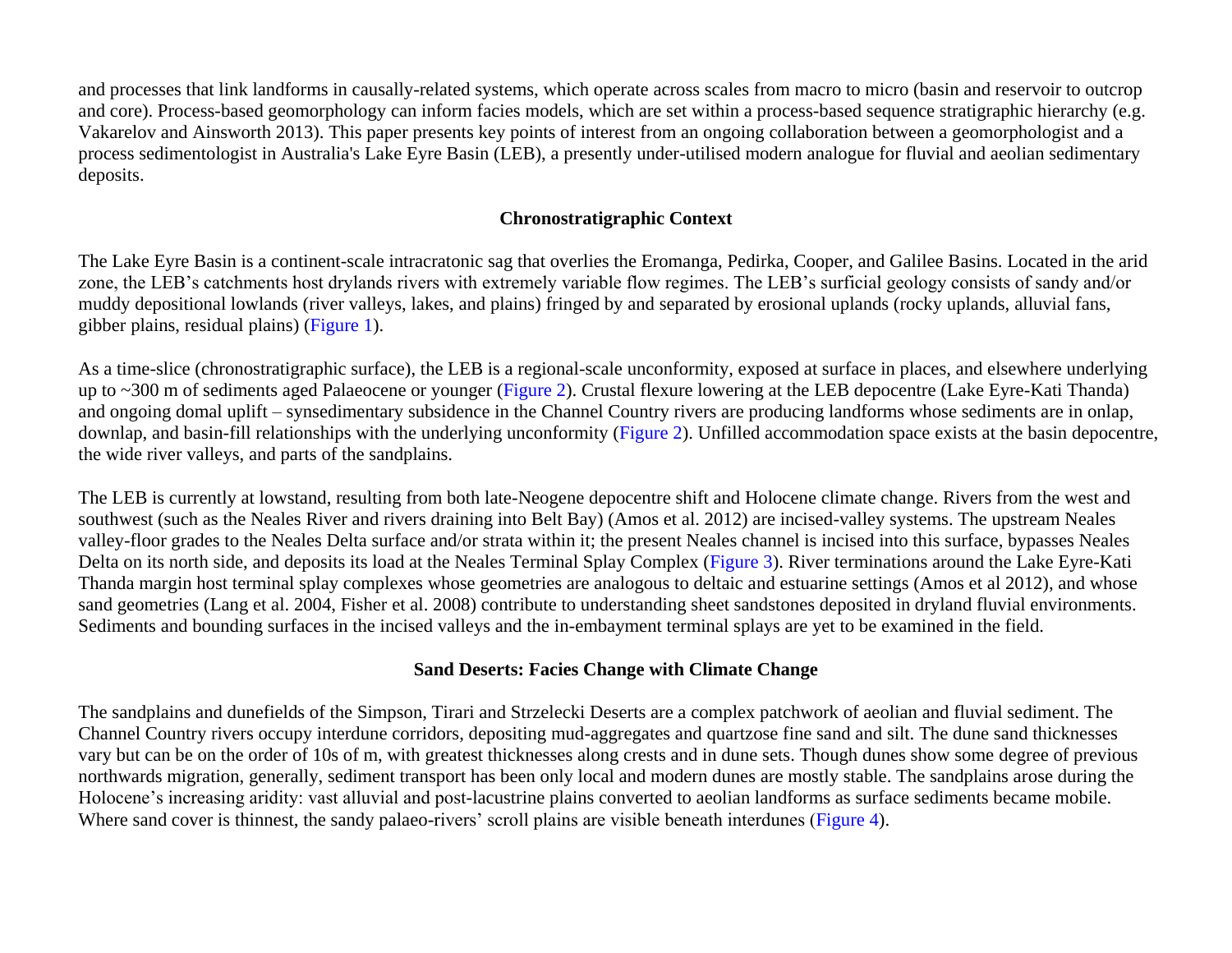These areas pose interesting but presently unanswered questions. In the subsurface, there will be an upwards transition from fluvial to aeolian sediments, with potential migration paths between the underlying channel sands and the present day's dune sands. How meaningful is the erosion surface separating alluvium from aeolian sands if the sediment movement is only local, and/or if the disconformity is due to climate not base level change? How does this sit within the sequence stratigraphic theoretical framework? Would such a transition make a fuzzy or a patchy seismic reflector?

## **Cooper Creek and Diamantina River: Modern Analogues for Fluvial Massive Mudrocks**

At the field and reservoir scale, the LEB hosts a variety of dissimilar river types, including anabranching and single-thread channels of low to high sinuosity, floodplains of sand or of mud, and bedloads of mud aggregates, sand or gravel. The landform elements of some of these fluvial styles are undescribed (e.g. the Georgina River channel, [Figure 4\)](#page-8-0), or documented in purely geomorphological literature in which facies relationships and sedimentological features are not explicitly addressed. The best-known LEB fluvial features are the mud-aggregate floodplains, which are prominent features of the Cooper and Diamantina Rivers. Observations and experimental work in the Cooper (e.g. Maroulis and Nanson 1996) have been used to interpret mudrock in the sedimentary record (e.g. Marriott and Wright 2004). The mud plains' physical properties indicate extremely low permeability, which together with their stratigraphic position (overlying a widespread quartz sand from the more high-energy palaeoriver) makes them an excellent reservoir-seal analogue.

However, whereas other modern analogues are documented in a large body of research, anabranching mud-aggregate rivers are relatively little known; they have great potential for providing further tools for mudrock interpretation and seal quality identification. Field observations include:

- though the floodplains present a braid-like appearance, depositional processes are unlikely to match braided-river qualities;
- as a sedimentary deposit, mud-aggregate deposits may be characterised by massive structure and semi-uniform lithology, in which depositional laminae are only patchily preserved
- nonetheless, channel and floodplain facies may be distinguishable by ichnofauna and palaeosols;
- grain-size trends do not relate to transport distance down the drainage network;
- as transport-limited systems, sand:mud ratios in channel bedload and floodplain sediment are more determined by a site's position with respect to valley margins and local base levels, and less determined by flow size or channel geometry.

Primary flow paths may (or may not) have substantial channels. The channels may (or may not) be flanked by levees or levee-like structures which are more sandy than the floodplain and can extend for 10s of km. The largest channel segments are the waterholes, which are incised through the floodplain muds and make intermittent permeable contact with the underlying sands. Controls on waterhole location are therefore key to understanding not only the present-day primary flow path, but also the places where permeable pathways exist between the layers.

An initial interpretation of such a system as it might present in the sedimentary record is as a largely massive mudrock, containing a sparse distribution of elongate sandy wings [\(Figure 5\)](#page-9-0). Whether the mudrock is a seal, or alternatively contains windows for hydrocarbon migration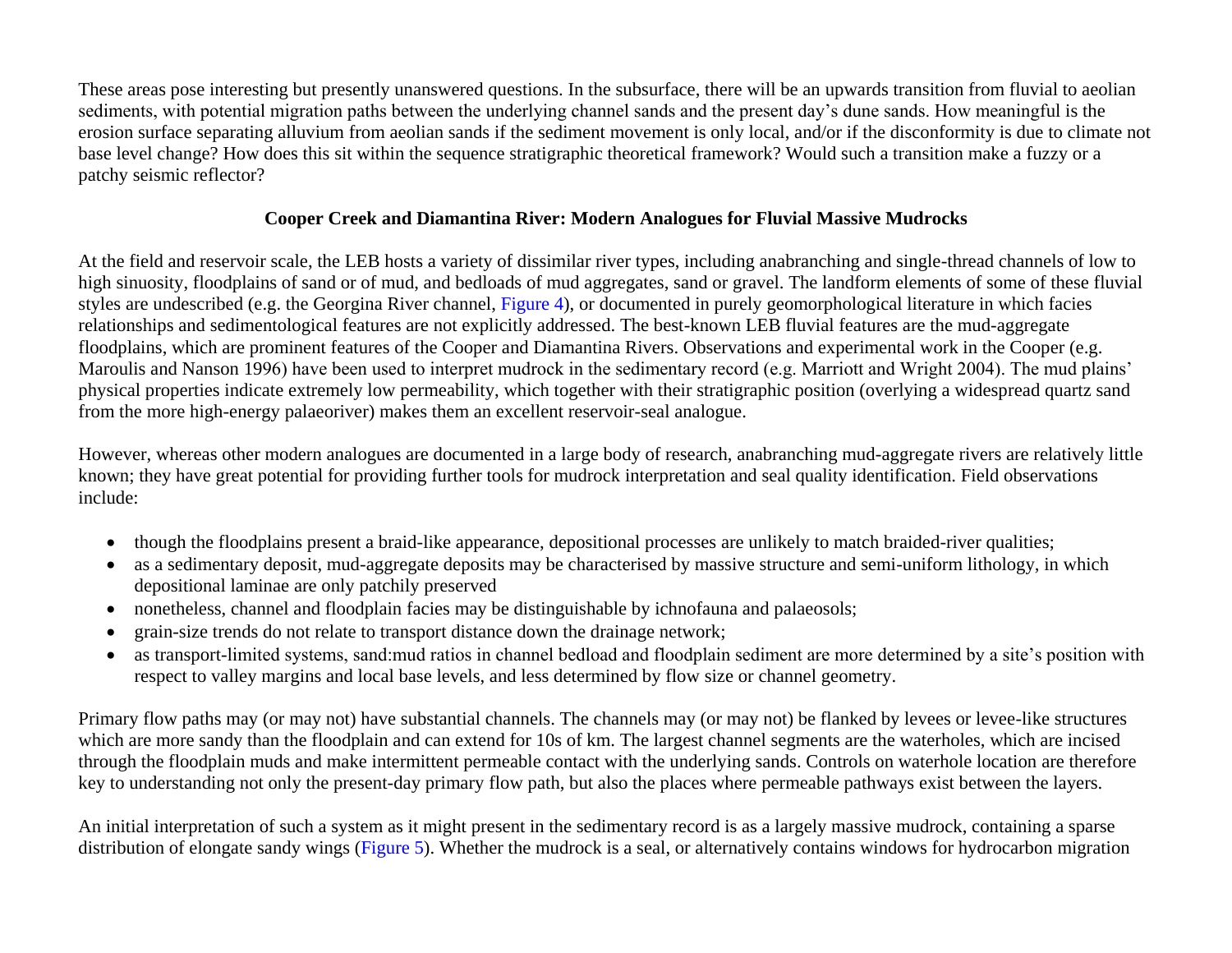(that is, if the sandy wings are hydraulically connected to the underlying sand layer) will depend on the channel fill, which will be governed by hinterland processes (amount and provenance of sediment supply). Quantitative spatial and textural studies are desirable to flesh out this picture.

# **LEB's Distributary Rivers**

The LEB's rivers host a variety of landform suites related to flows moving from constricted to unconstricted settings. Few have been investigated from a sedimentological viewpoint; others are described in geomorphic literature; many are undescribed. Their individual characteristics relate to differences in fluvial processes, sediment provenance, local base level, and post-pluvial history. Differences are expressed in different channel planform and bedload (sand body distribution and connectivity) and floodplain composition and creation (seal and migration barrier qualities).

As geomorphic entities, the LEB's distributary fluvial networks are either floodouts (down-valley transition from channelized to unchannelised flow) or distributary channel systems (drainage networks acting to disperse, rather than collect, flow) on low-angle alluvial fans. As sedimentary packages, some will form valley- or basin-fill, and some will be downlapping from a locally elevated base level onto a lowerelevation surface.

Of the several distributary systems present in the basin, this presentation presents results from geomorphological studies in the Finke River Floodout Complex and the Cooper Creek Fan (Wakelin-King 2013, 2015). Quantitative spatial and sedimentological investigations would be a desirable next step in this research.

The Finke River Floodout Complex is the terminus of the Finke River. Its headwaters in central Australia provide abundant bedload of quartz sand; its fluvial style is that of a sand-bed river, with limited sinuosity, sandy channels with a high width:depth ratios, and sandy and silty floodplains. The proximal floodout is a simple bifurcating channel dumping sand in unfilled accommodation space. The distal floodout has a more complex relationship with dunes and interdune corridors in the margins of the Simpson Desert.

The Cooper Creek Fan has its apex in the uplifting Innamincka Dome. The present-day channel supports offtake channels, and terminates in the split between the Cooper North West Branch and the Cooper Main Branch. Geomorphological and hydrological investigations demonstrate the long-term stability of the channel network, and the truly coexisting nature of the flow distribution. Sand body geometry is complex: the fluvial deposits include megaflood outwash, levees, and offtake deposits, while the channels and the palaeochannels have co-developed with the Strzelecki Plain's compound dunes [\(Figure 6\)](#page-10-0).

## **References Cited**

Amos, K., C. Goodwin, and A. Soria Jauregui, 2012, Incised valleys in marginal-lacustrine depositional environments: A new reservoir analogue from Lake Eyre, Central Australia: APPEA Journal, v. 52, p. 513-524.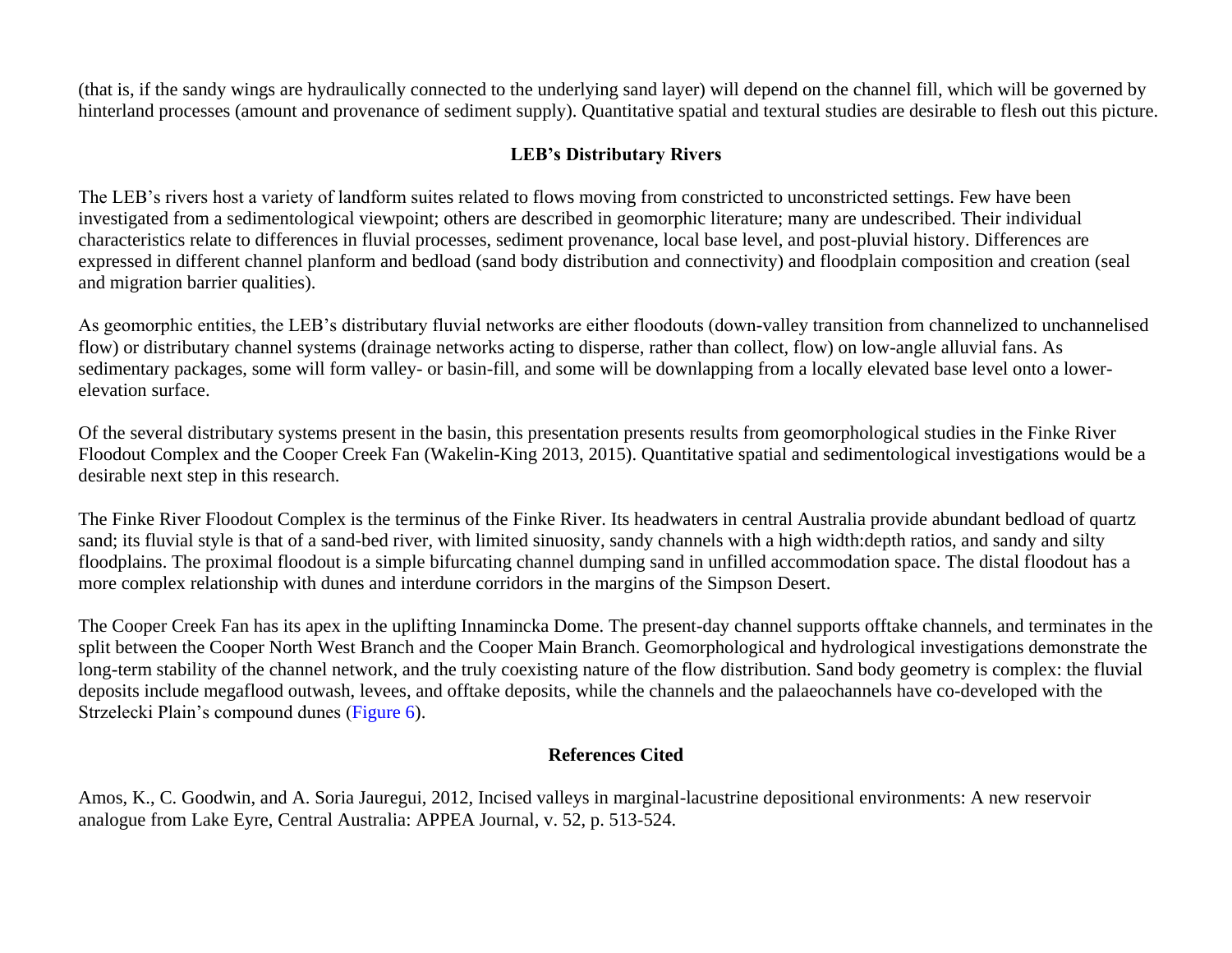Fisher, J.A., C.B.E. Krapf, S.C. Lang, G. Nichols, and T.H.D. Payenberg, 2008, Sedimentology and architecture of the Douglas Creek terminal splay, Lake Eyre, central Australia: Sedimentology, v. 55/6, p. 1915–1930.

Lang, S.C., T.H.D. Payenberg, M.R.W. Reilly, T. Hicks, J. Benson, and J. Kassan, 2004, Modern fluvial analogues for dryland sandy fluviallacustrine deltas and terminal splay reservoirs: APPEA Journal, v. 44, p. 329–356.

Maroulis, J.C., and G.C. Nanson, 1996, Bedload transport of aggregated muddy alluvium from Cooper Creek, central Australia; a flume study: Sedimentology, v. 43, p. 771–790.

Marriott, S.B., and V.P. Wright, 2004, Mudrock deposition in an ancient dryland system: Moor Cliffs Formation, Lower Old Red Sandstone, southwest Wales, UK: Geological Journal, v. 39, p. 277–298.

Vakarelov, B.K., and R.B. Ainsworth, 2013, A hierarchical approach to architectural classification in marginal-marine systems: Bridging the gap between sedimentology and sequence stratigraphy: AAPG Bulletin, v. 97/7, p. 1121-1161.

Wakelin-King, G.A., 2013, Geomorphological assessment and analysis of the Cooper Creek catchment (SA section): Report by Wakelin Associates to the South Australian Arid Lands Natural Resources Management Board, Port Augusta.

Wakelin-King, G.A., 2015, Geomorphology of Finke River and Arckaringa Creek: the bedload rivers: Report by Wakelin Associates to the South Australian Department of Environment, Water and Natural Resources; Lake Eyre Basin River Monitoring Project. DEWNR Technical report; Department of Environment, Water and Natural Resources, Adelaide, South Australia.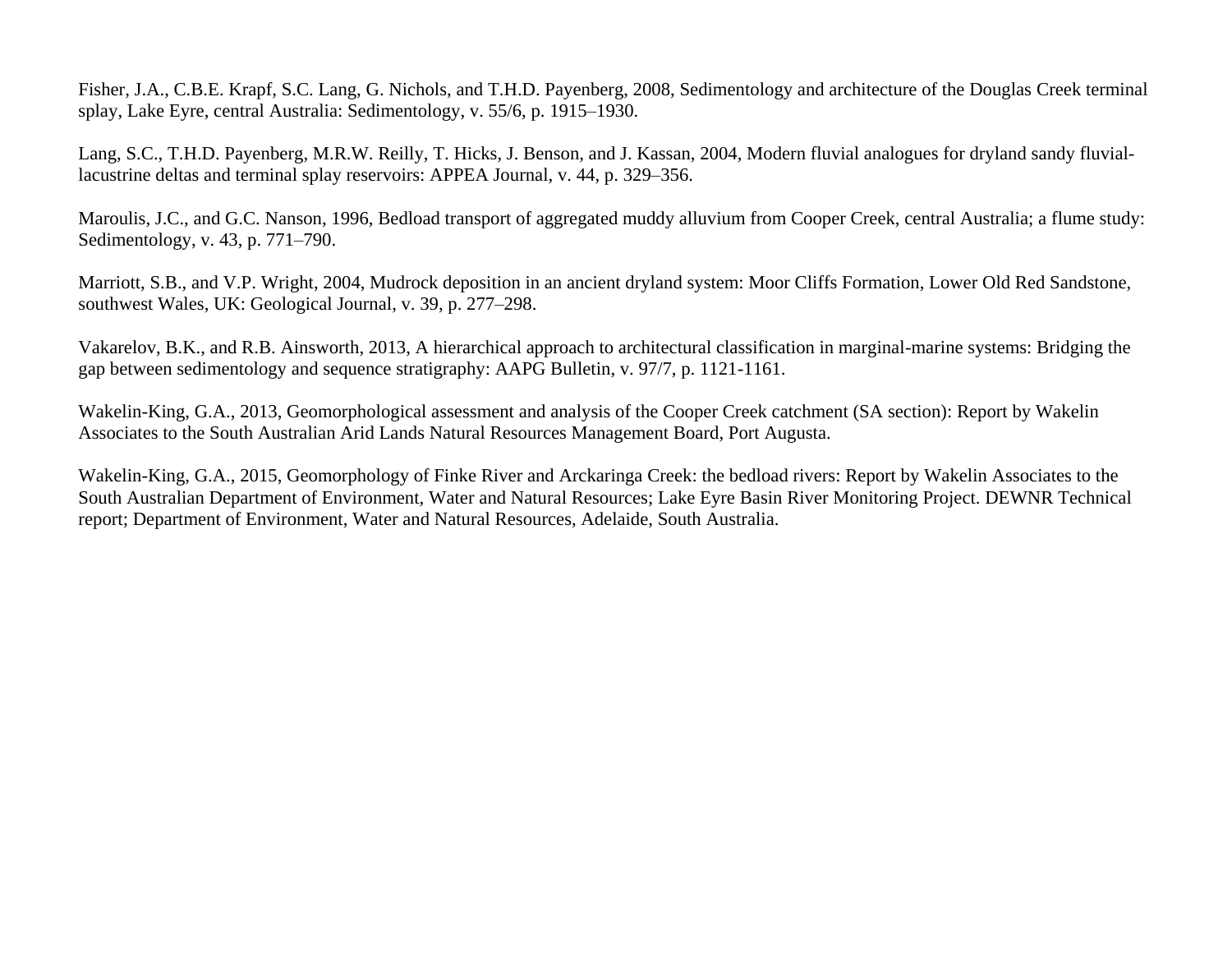<span id="page-5-0"></span>

Figure 1. The Lake Eyre Basin. Black, Lake Eyre – Kati Thanda; pale grey, erosional or non-depositional surfaces; dark grey, depostional surfaces; grey lines, drainage. A-A', see [Figure](#page-6-0) 2.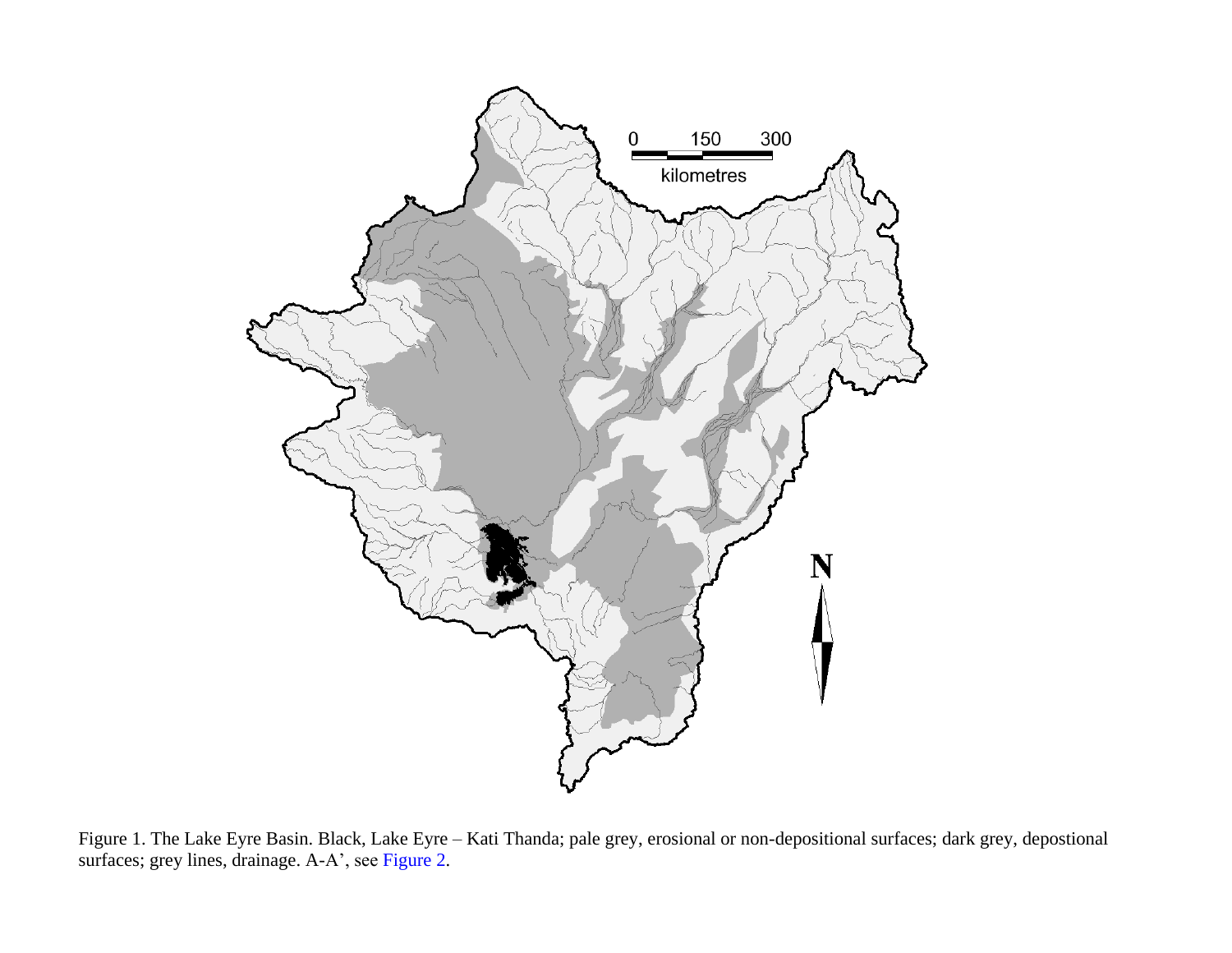<span id="page-6-0"></span>

Figure 2. Schematic cross-section of the LEB (not to scale). See [Figure](#page-5-0) 1. for location.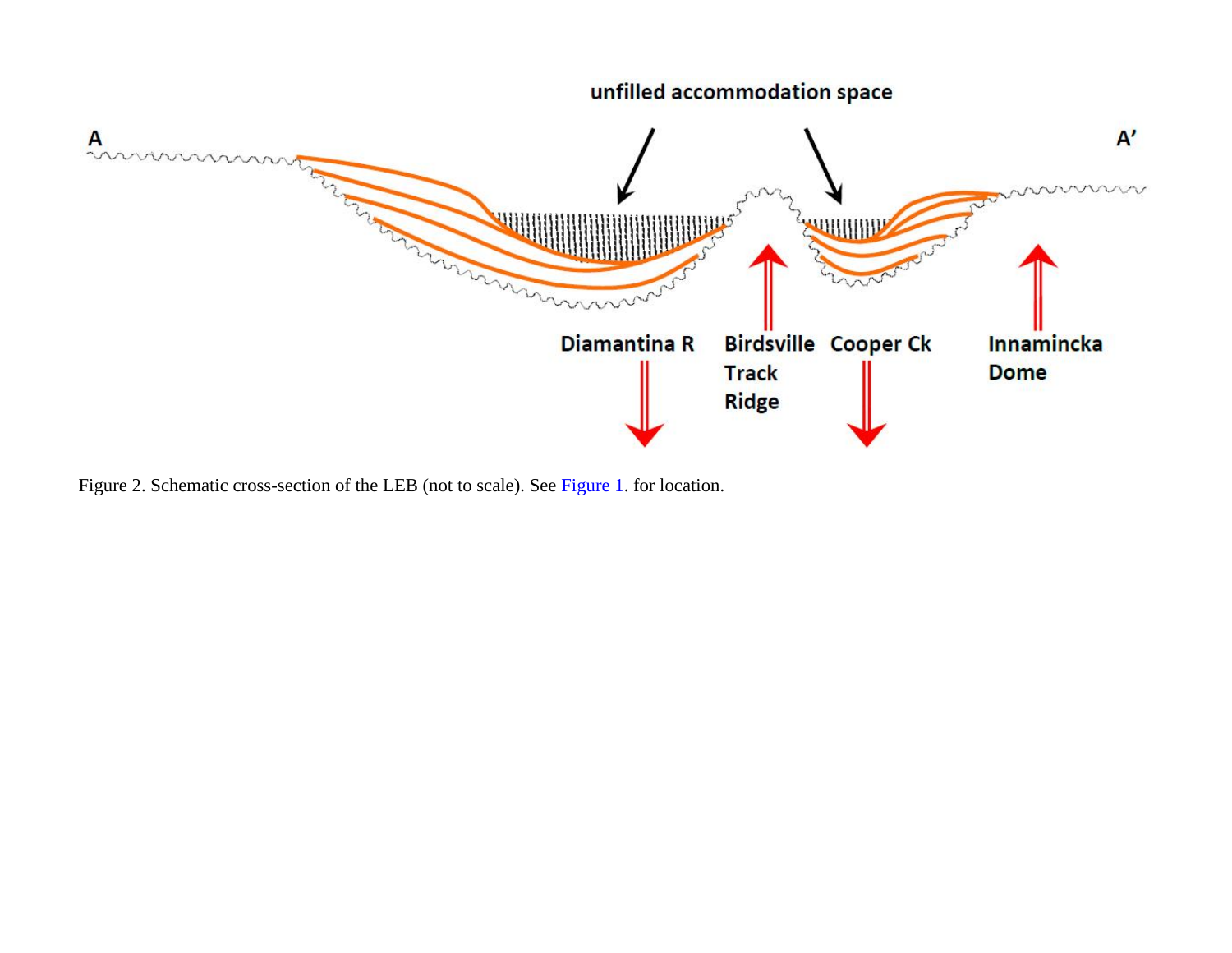<span id="page-7-0"></span>

Figure 3. The incised Neales valley and its delta (3-sec SRTM DEM). The present-day channel bypasses the Neales Delta along its northern arm, depositing its sediments on the playa floor in the Terminal Splay Complex (circled in white). Yellow scale bar = 10 km.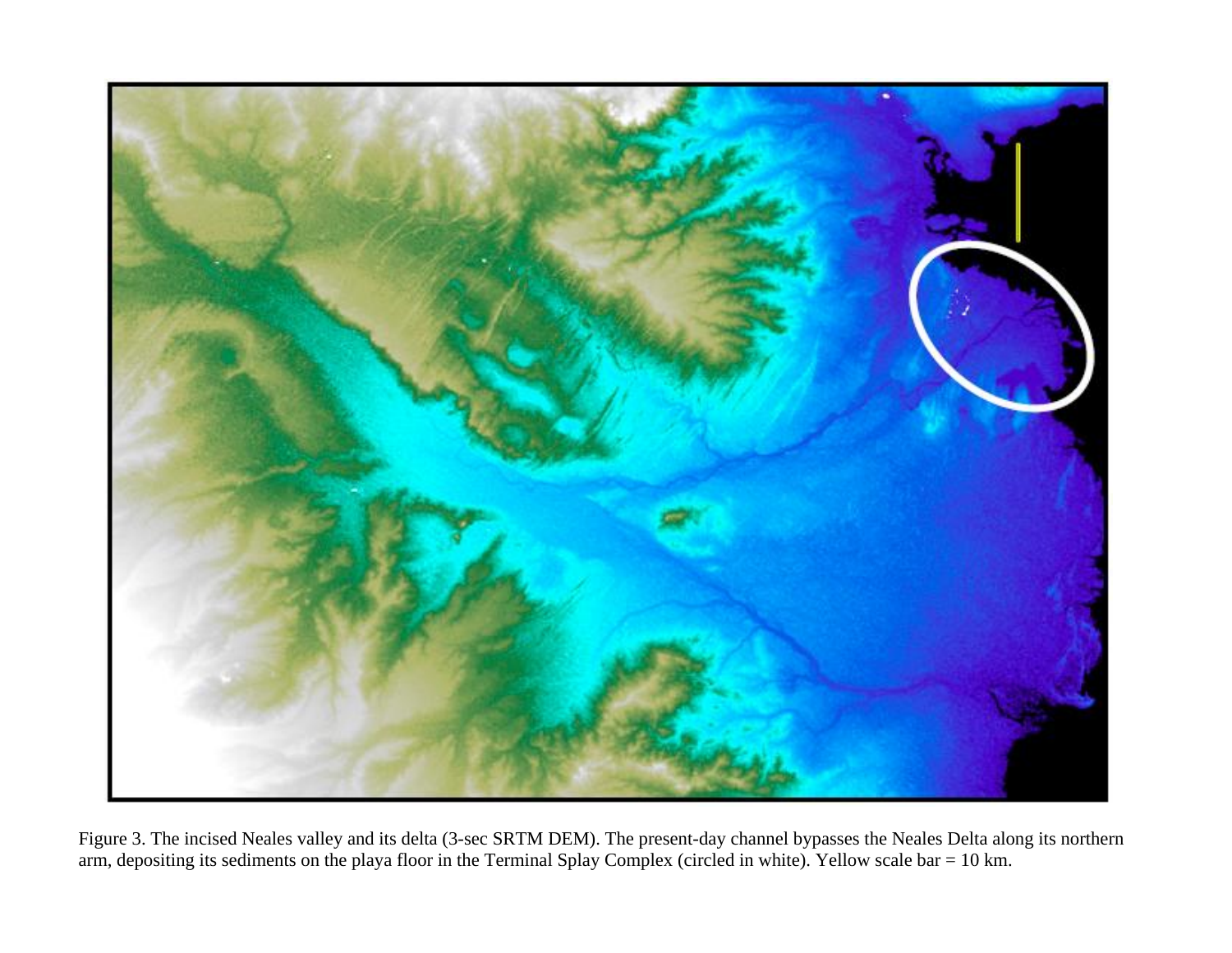<span id="page-8-0"></span>

Figure 4. The Georgina River. Between the orange longitudinal dunes, grey interdunes show underlying palaeochannels (white ribbons). Interdunes receiving present-day pale fluvial sands are the pale colour (top centre), main channel is on image right. Image is ~12km wide.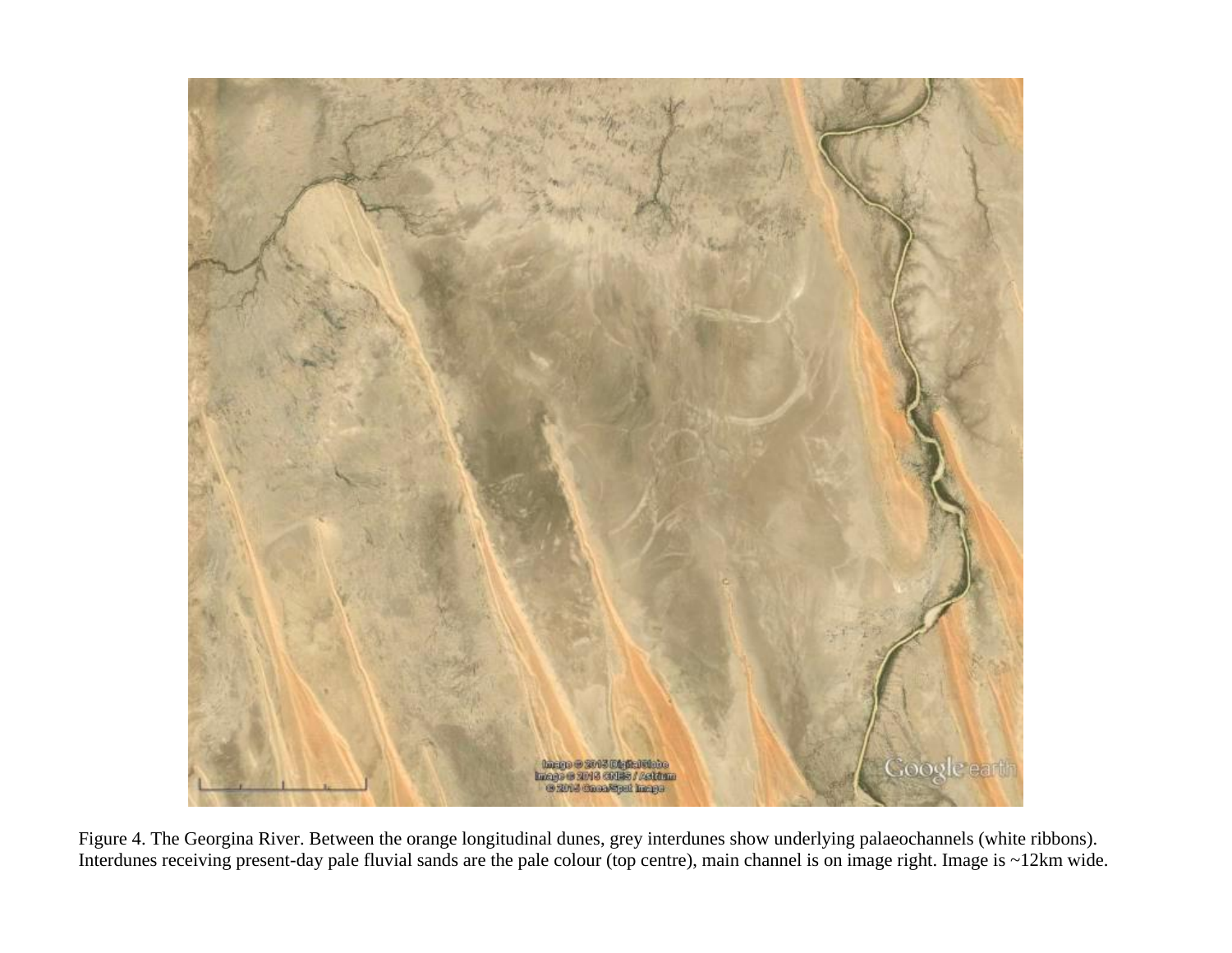<span id="page-9-0"></span>

Figure 5. Valley cross-section of an hypothetical sedimentary deposit resulting from processes found in Cooper Creek and Diamantina River. Within massive mudrock (M) and flanked by wings (W) of sandy sediment, channels of large waterholes (C1, C3) incise into an underlying sand layer (S1). A smaller waterhole (C2) does not penetrate so deeply. Connectivity between the inderlying sand layer and the sandy wings within the mudstone depends on the eventual channel fill.